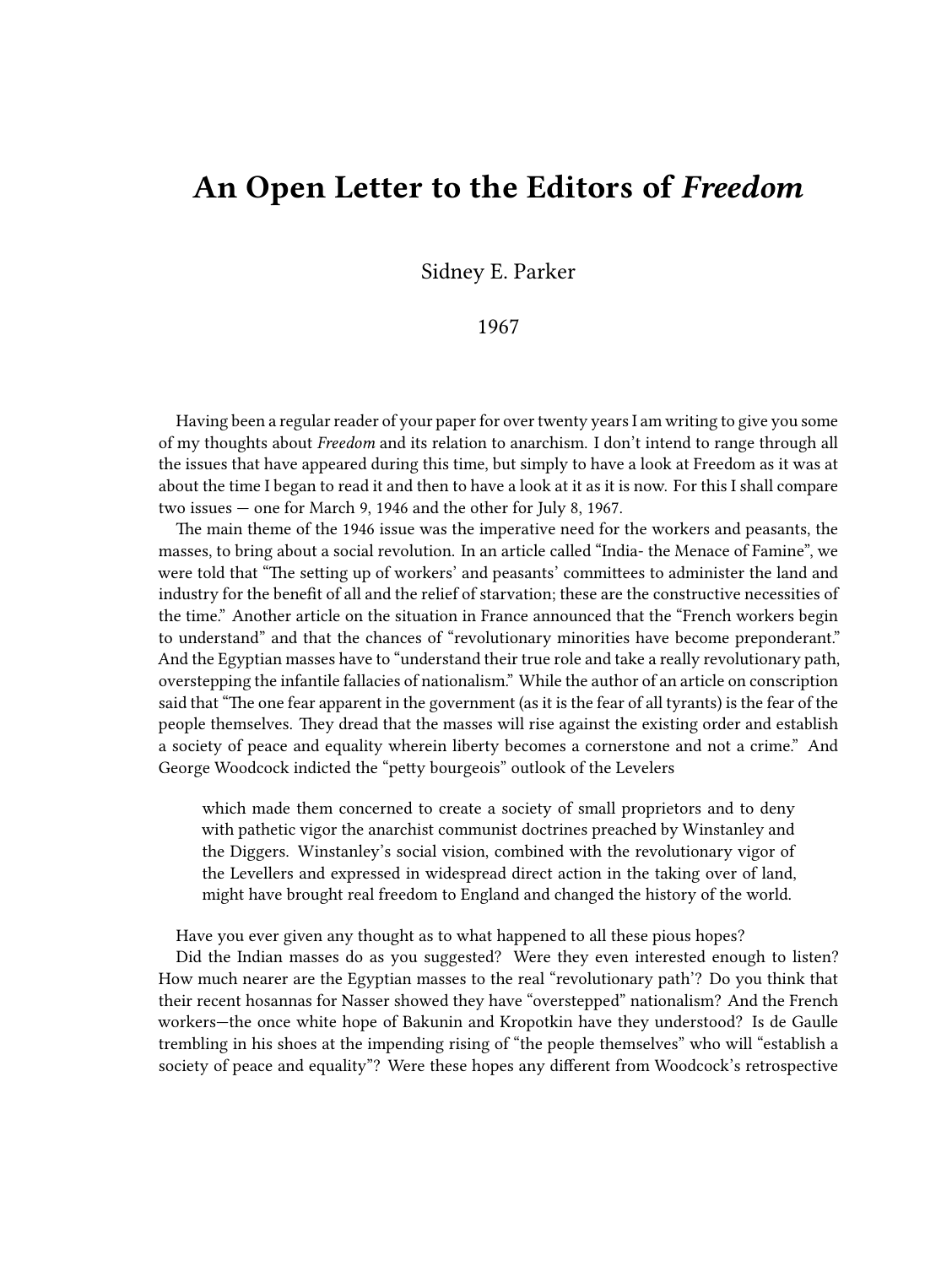speculations as to what would have been if the Levellers had done as he said they should have done 300 years later?

I have not noticed any serious analysis by you as to why these hopes remained pious. No doubt in the heady, disillusioned atmosphere just after World War 2 they were understandable. I know, I shared them. But over twenty years have passed and they are littered with the ruins of shattered hopes and exploded wishes. Yet even in those days a dissident voice was heard disturbing the euphoria of the approaching revolution. A reader wrote:

Strikes, syndicalism, and class war mean little in themselves. Class war is a fact, but has, in my view, little direct connection with anarchism which knows no classes and certainly is not (either historically or actually) very representative of working class aspirations ….

But you took little notice of such an argument then and seem to have forgotten it altogether now if your back page is any guide, nor, indeed, the front page of the July 8<sup>th</sup> issue for this year. Here there is an article on Aden which reads like a rehash of the 1946 articles. Once again, the solution is "a revolution, not only in the Aden territories, but throughout the Arab states to ensure that the wealth from oil monopolies, at present held by a small minority, is used for the benefit of the whole population." I would be interested to hear what response you get from the Adeni masses. Not to be outdone the back page features a report from Japan in which it is stated that the "majority of the people of Japan" want the war in Vietnam to end. The writer does not say how he reached this conclusion, and I doubt very much if he could.

So the theme of the people in revolt continues to be plugged. What have you got to show for it after twenty years? Indeed, I could say after eighty years, since you and your predecessors have sung the same song since 1886 when the first issue of *Freedom* appeared.

What is your answer to this? Where are the forces for your revolution and how are you going to organize them? After all, if the Adeni masses need a revolution you might at least spell out to them what it means.

Of course, one line of retreat from your totalistic approach to revolution is to stand with the editor of your brother publication *Anarchy* when he agrees with Malatesta that libertarian socialism is "only one of the forces acting in society, and history will advance, as always, in the direction of the resultant of all the forces," but if you were to do. this, if you junked the proletarian myth, as the logical carrying out of this view would entail, then bang goes your creed of social salvation, whether in the form of being washed in the blood of the social revolution or the progressive revelation of gradual enlightenment. Malatesta, however, was no pioneer of permanent protest, as this quotation might suggest, since he believed that One Day the particular social force he favored would triumph over all the others. But he almost hit the bull's eye that time.

People like you have been denounced as "enemies of society". No doubt you would indignantly deny being such and claim that you are trying to save society from the vampire of the State. You delude yourselves. Insofar as "society" means an organized collectivity having one basic norm of behavior that must be accepted by all (and that includes your libertarian communist utopia) and insofar as the norm is a product of the average, the crowd, the mediocre, then anarchists are always enemies of society. There is no reason to suppose that the interests of the free individual and' the interests of the social machine will ever harmonize, nor is it desirable that they should.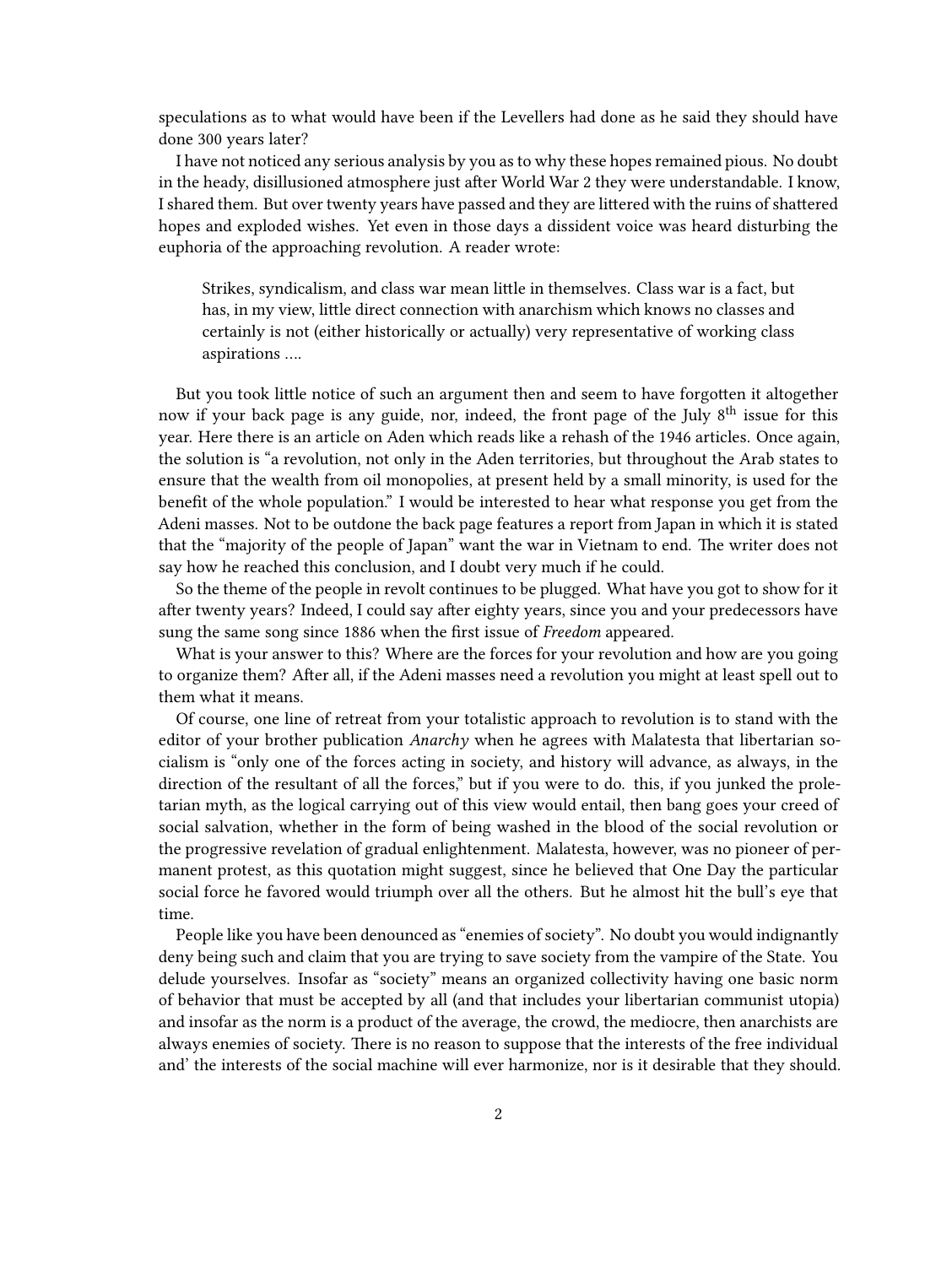Permanent conflict between the two is the only perspective that makes any sense to me. But I expect that you will not see this, that you will continue to hope that if you repeat "the free society is possible" enough times then it will become so.

One day, however, some of you may grasp that the world does not go the way you think it should. You will then either give up and go along with the present social Lie, or shrug off the accumulated pipe-dreams of both it and the hope of social salvation and make yourselves, your living egos, the bedrocks of your lives. An anarchist is someone who acknowledges no authority, not even that of Anarchy. Maybe he cannot deny or destroy the existence of archism, but he can refuse to be its creature, he can be his own, belonging to neither god nor Man, neither Society nor the State. This, at least, I have learnt during these twenty years.